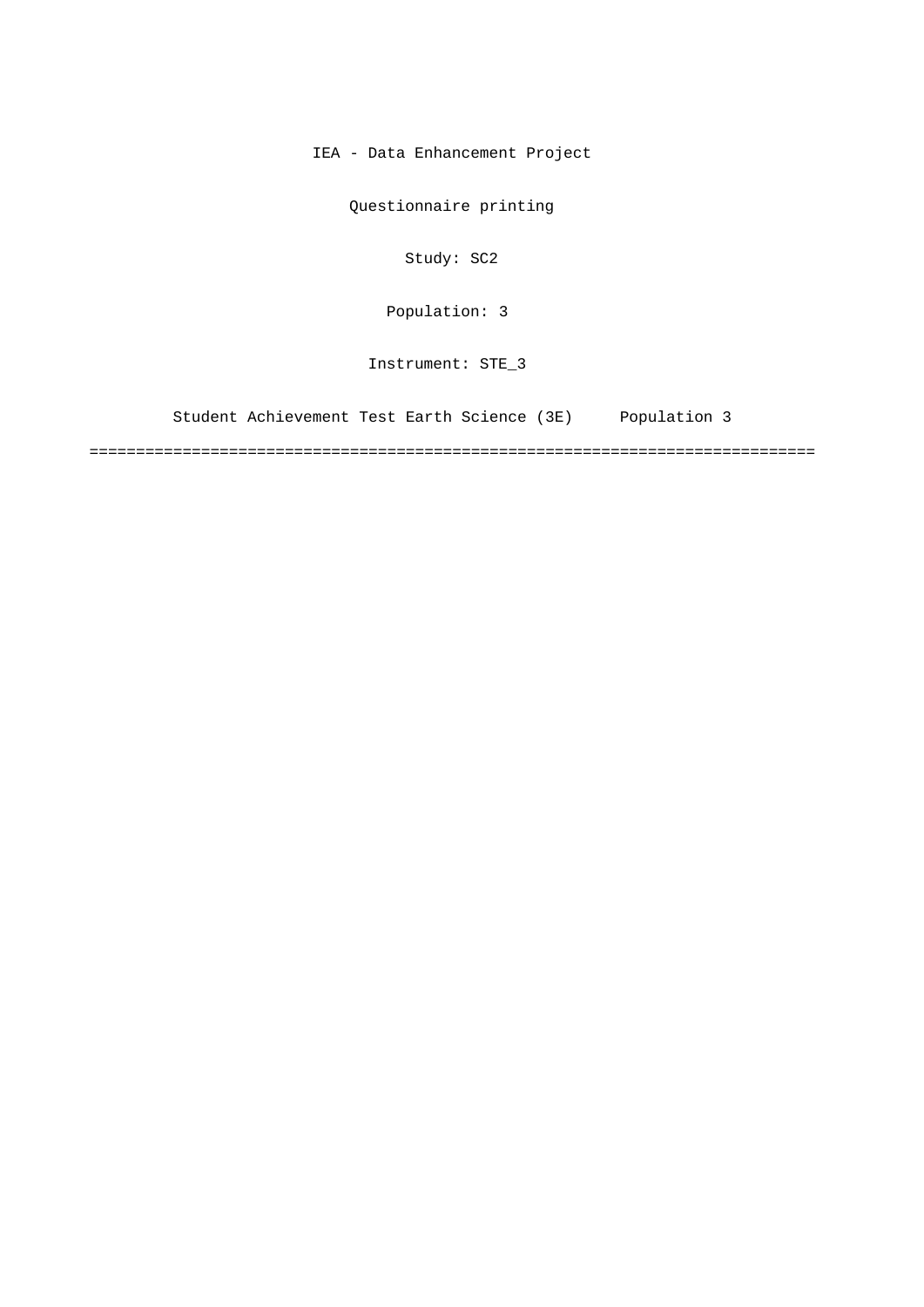------------------------------------------------------------------------------ ------------------------------------------------------------------------------ ------------------------------------------------------------------------------ ------------------------------------------------------------------------------ ------------------------------------------------------------------------------ ------------------------------------------------------------------------------ ------------------------------------------------------------------------------ ------------------------------------------------------------------------------ 1 A solar collector for a water heater is placed outside, on the sunny side of a house, tilted 34ø from the horizontal. At which position of the Sun would the heat collector receive the most intense solar radiation? [ Picture ] A Position A B Position B C Position C D Position D E Position E P3E01 2 Given only the distance of a planet from the Sun, which of the following can be computed? A the planet's mass B the planet's orbital period C the planet's surface gravity D the planet's period of rotation E the planet's density P3E02 3 The diagram below represents a contour map of a hill. [ Picture ] On which side of the hill does the land have the steepest slope? A north B south C east D west E south-east P3E03 4 Suppose the Earth's mass were twice as great as it is. Assuming that the Earth stayed in the same orbit, what would happen to its period of revolution? A increase 4 times B increase 2 times C decrease by a factor of 2 D decrease by a factor of 4 E remain the same P3E04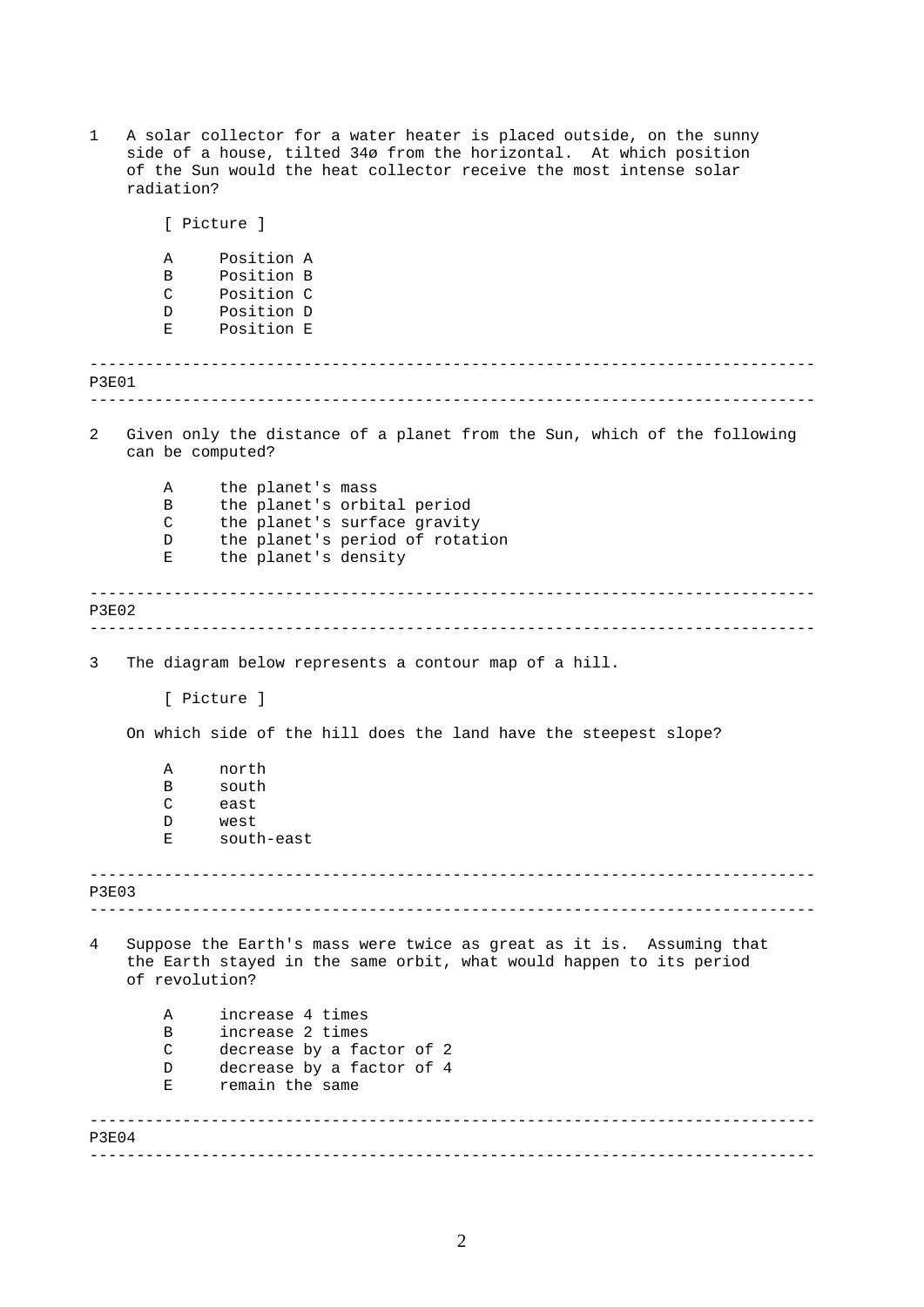<span id="page-2-0"></span>

| 5<br>The diagram below shows latitude and longitude lines on the surface of<br>the Earth. Letters A to E represent sea level locations and the arrow<br>shows the direction of the Earth's rotation. The latitude lines shown<br>are spaced 10ø apart and the longitude lines are spaced 15ø apart. |             |                                                                                                                                             |  |  |  |  |  |
|-----------------------------------------------------------------------------------------------------------------------------------------------------------------------------------------------------------------------------------------------------------------------------------------------------|-------------|---------------------------------------------------------------------------------------------------------------------------------------------|--|--|--|--|--|
| Which location would receive the highest average yearly insolation per<br>square meter of surface if the atmosphere were completely transparent<br>a each location?                                                                                                                                 |             |                                                                                                                                             |  |  |  |  |  |
|                                                                                                                                                                                                                                                                                                     |             | [ Picture with the positions A to E on globe ]                                                                                              |  |  |  |  |  |
| <b>P3E05</b>                                                                                                                                                                                                                                                                                        |             |                                                                                                                                             |  |  |  |  |  |
| 6                                                                                                                                                                                                                                                                                                   |             | The diagram below shows an artificial satellite in an elliptical orbit<br>about the Earth. At which position will its velocity be greatest? |  |  |  |  |  |
|                                                                                                                                                                                                                                                                                                     |             | [ Picture with the positions A to E on orbit ]                                                                                              |  |  |  |  |  |
| <b>P3E06</b>                                                                                                                                                                                                                                                                                        |             |                                                                                                                                             |  |  |  |  |  |
| 7                                                                                                                                                                                                                                                                                                   |             | [ Picture ]                                                                                                                                 |  |  |  |  |  |
|                                                                                                                                                                                                                                                                                                     |             | The diagram above represents the Earth.<br>What is the latitude at position A?                                                              |  |  |  |  |  |
|                                                                                                                                                                                                                                                                                                     | Α<br>B<br>C | 20 degrees North<br>40 degrees North<br>50 degrees North                                                                                    |  |  |  |  |  |
|                                                                                                                                                                                                                                                                                                     | D<br>Е      | 60 degrees North<br>70 degrees North                                                                                                        |  |  |  |  |  |
| <b>P3E07</b>                                                                                                                                                                                                                                                                                        |             |                                                                                                                                             |  |  |  |  |  |
| 8                                                                                                                                                                                                                                                                                                   |             | Which of the following pairs of characteristics is most useful in<br>determining a rock's origin?                                           |  |  |  |  |  |
|                                                                                                                                                                                                                                                                                                     | Α           | colour and shape                                                                                                                            |  |  |  |  |  |
|                                                                                                                                                                                                                                                                                                     | B           | size and mass                                                                                                                               |  |  |  |  |  |
|                                                                                                                                                                                                                                                                                                     | C<br>D      | density and hardness<br>composition and texture                                                                                             |  |  |  |  |  |
|                                                                                                                                                                                                                                                                                                     | Е           | colour and mass                                                                                                                             |  |  |  |  |  |
| <b>P3E08</b>                                                                                                                                                                                                                                                                                        |             |                                                                                                                                             |  |  |  |  |  |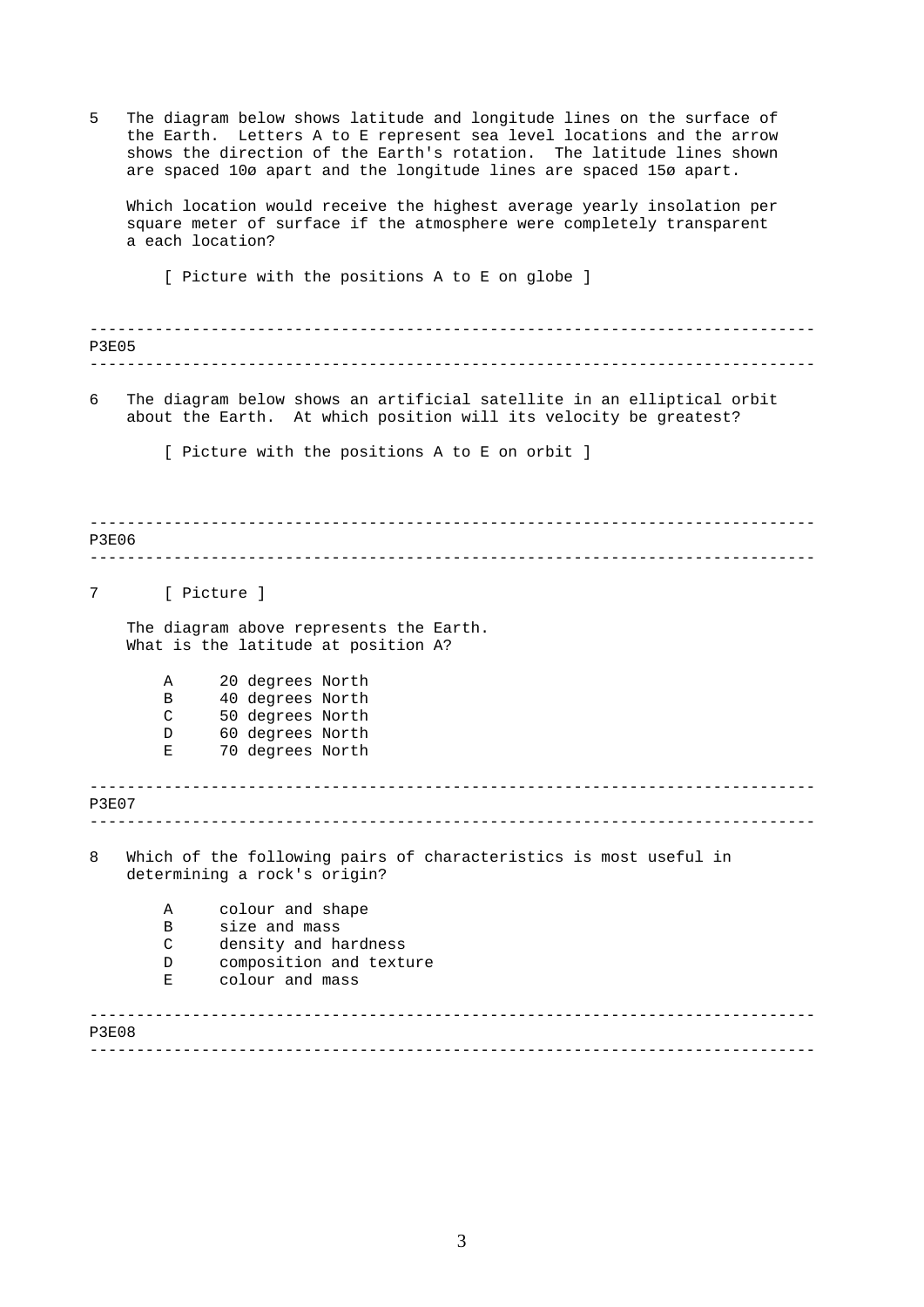9 The diagram below represents a hot-air solar collector consisting of a wooden box frame, an absorber plate, a glass cover, and insulation.

```
[ Picture ]
```
What is the main purpose of the insulation behind the absorber plate?

|              | Α                                                                                                                           | It decreases the amount of energy lost through the back<br>of the collector. |  |  |  |  |  |  |
|--------------|-----------------------------------------------------------------------------------------------------------------------------|------------------------------------------------------------------------------|--|--|--|--|--|--|
|              |                                                                                                                             | It decreases the amount of energy received by the collector.                 |  |  |  |  |  |  |
|              | В<br>C                                                                                                                      | It increases the amount of energy reflected by the absorber                  |  |  |  |  |  |  |
|              |                                                                                                                             |                                                                              |  |  |  |  |  |  |
|              |                                                                                                                             | plate.                                                                       |  |  |  |  |  |  |
|              | D                                                                                                                           | It increases the rate of energy transfer through the absorber                |  |  |  |  |  |  |
|              |                                                                                                                             | plate.                                                                       |  |  |  |  |  |  |
|              | Е                                                                                                                           | It increases the amount of energy transmitted by the glass                   |  |  |  |  |  |  |
|              |                                                                                                                             | cover.                                                                       |  |  |  |  |  |  |
| <b>P3E09</b> |                                                                                                                             |                                                                              |  |  |  |  |  |  |
|              |                                                                                                                             |                                                                              |  |  |  |  |  |  |
| 10           |                                                                                                                             | Which of the following locations on Earth will have the greatest number      |  |  |  |  |  |  |
|              |                                                                                                                             | of daylight hours on July 1st?                                               |  |  |  |  |  |  |
|              |                                                                                                                             |                                                                              |  |  |  |  |  |  |
|              | Α                                                                                                                           | 23 degrees North latitude                                                    |  |  |  |  |  |  |
|              | B                                                                                                                           | 70 degrees North latitude                                                    |  |  |  |  |  |  |
|              | C                                                                                                                           | 23 degrees South latitude                                                    |  |  |  |  |  |  |
|              | D                                                                                                                           | 60 degrees South latitude                                                    |  |  |  |  |  |  |
|              | Е                                                                                                                           | 70 degrees South latitude                                                    |  |  |  |  |  |  |
|              |                                                                                                                             |                                                                              |  |  |  |  |  |  |
| <b>P3E10</b> |                                                                                                                             |                                                                              |  |  |  |  |  |  |
|              |                                                                                                                             |                                                                              |  |  |  |  |  |  |
| 11           | The diagram below is a map showing the stream drainage pattern for<br>an area of the Earth's crust.                         |                                                                              |  |  |  |  |  |  |
|              |                                                                                                                             | [ Picture ]                                                                  |  |  |  |  |  |  |
|              | Which geologic cross-section shows the most probable underlying rock<br>structure and surface for this area along line X-Y? |                                                                              |  |  |  |  |  |  |
|              | [ Pictures A to E ]                                                                                                         |                                                                              |  |  |  |  |  |  |
|              |                                                                                                                             |                                                                              |  |  |  |  |  |  |
|              |                                                                                                                             |                                                                              |  |  |  |  |  |  |
| P3E11        |                                                                                                                             |                                                                              |  |  |  |  |  |  |
|              |                                                                                                                             |                                                                              |  |  |  |  |  |  |
|              |                                                                                                                             |                                                                              |  |  |  |  |  |  |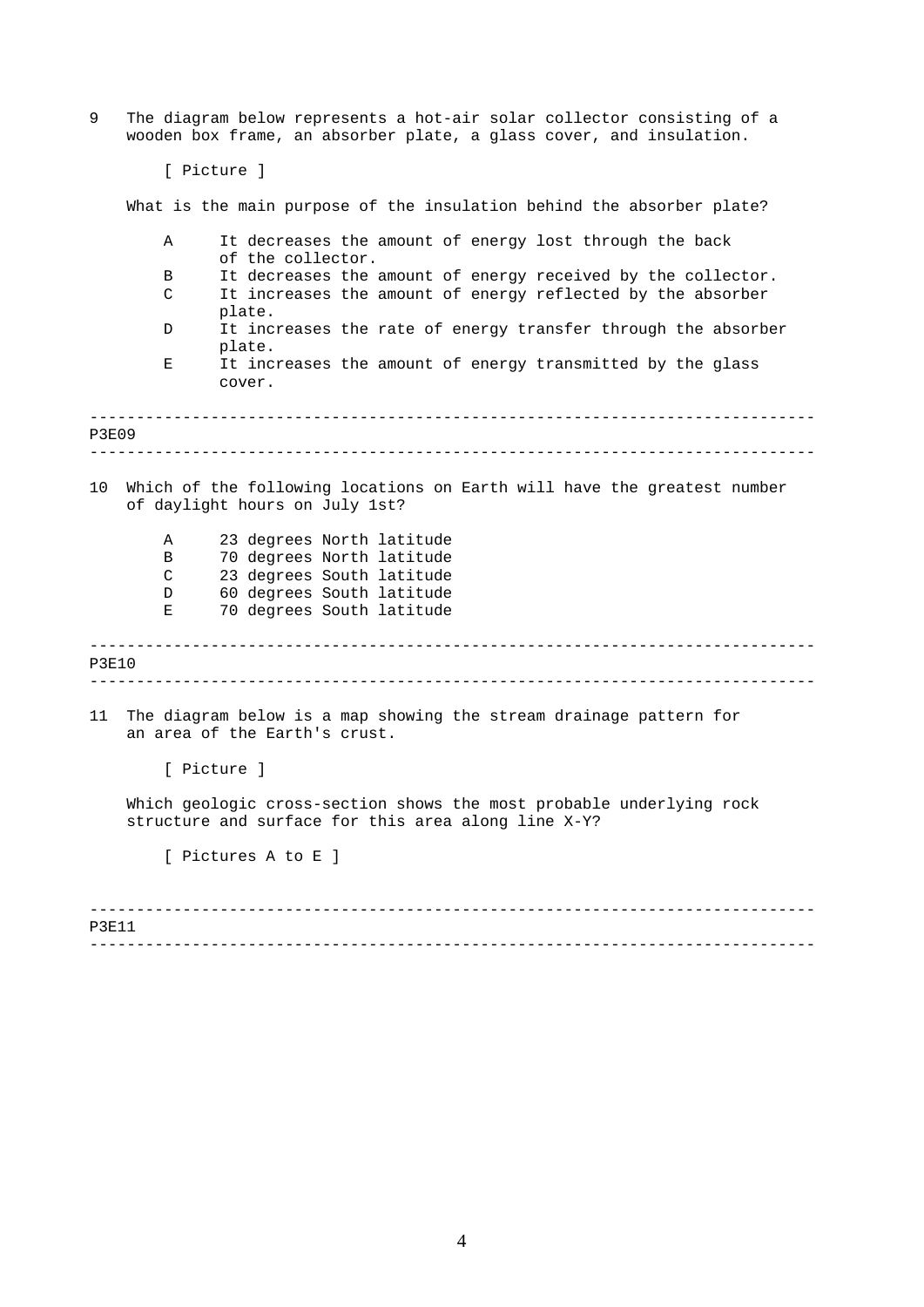12 The diagram below represents a cross-sectional view of a portion of the Earth's crust with specific points A, B, C, D, and E within the cross-section.

In which region would rock be found which shows a gradual transition from sedimentary to metamorphic rock?

|                 |                                                                                                                                                                                                                                                                                                 |                                                                                                      | Key:                    |  |  |  |  |  |
|-----------------|-------------------------------------------------------------------------------------------------------------------------------------------------------------------------------------------------------------------------------------------------------------------------------------------------|------------------------------------------------------------------------------------------------------|-------------------------|--|--|--|--|--|
|                 |                                                                                                                                                                                                                                                                                                 |                                                                                                      | Granite                 |  |  |  |  |  |
|                 |                                                                                                                                                                                                                                                                                                 |                                                                                                      | Shale                   |  |  |  |  |  |
|                 |                                                                                                                                                                                                                                                                                                 | [ Picture with the positions A to E ]                                                                | Limestone               |  |  |  |  |  |
|                 |                                                                                                                                                                                                                                                                                                 |                                                                                                      | Sandstone               |  |  |  |  |  |
|                 |                                                                                                                                                                                                                                                                                                 |                                                                                                      | Contact<br>metamorphism |  |  |  |  |  |
| <b>P3E12</b>    |                                                                                                                                                                                                                                                                                                 |                                                                                                      |                         |  |  |  |  |  |
|                 |                                                                                                                                                                                                                                                                                                 |                                                                                                      |                         |  |  |  |  |  |
| 13 <sup>°</sup> |                                                                                                                                                                                                                                                                                                 | Relative humidity is 50 per cent. What does this mean?                                               |                         |  |  |  |  |  |
|                 | А                                                                                                                                                                                                                                                                                               | The chance of rain is 50 per cent.                                                                   |                         |  |  |  |  |  |
|                 | В                                                                                                                                                                                                                                                                                               | The atmosphere contains 50 pounds of water per cubic mile.                                           |                         |  |  |  |  |  |
|                 | C                                                                                                                                                                                                                                                                                               | The atmosphere contains 50 grams of water per cubic meter.                                           |                         |  |  |  |  |  |
|                 | D                                                                                                                                                                                                                                                                                               | The atmosphere would be saturated with water if the air                                              |                         |  |  |  |  |  |
|                 |                                                                                                                                                                                                                                                                                                 | temperature were 50øC.                                                                               |                         |  |  |  |  |  |
|                 | Е                                                                                                                                                                                                                                                                                               | The atmosphere contains 50 per cent as much water as it could<br>contain at its present temperature. |                         |  |  |  |  |  |
| P3E13           |                                                                                                                                                                                                                                                                                                 |                                                                                                      |                         |  |  |  |  |  |
|                 |                                                                                                                                                                                                                                                                                                 |                                                                                                      |                         |  |  |  |  |  |
| 14              | The diagram below represents a geological cross-section. Letters<br>E, F, G, H, J, M, N and P indicate rock formations. Roman numerals<br>I and II identify boundary lines indicating geologic events.<br>(Assume contact metamorphism has occurred around igneous intrusions<br>$H$ and $J.$ ) |                                                                                                      |                         |  |  |  |  |  |
|                 | [ Picture ]                                                                                                                                                                                                                                                                                     |                                                                                                      |                         |  |  |  |  |  |
|                 |                                                                                                                                                                                                                                                                                                 | In which two kinds of rocks are fossils *least* likely to be found?                                  |                         |  |  |  |  |  |
|                 | Α                                                                                                                                                                                                                                                                                               | M and G                                                                                              |                         |  |  |  |  |  |
|                 | В                                                                                                                                                                                                                                                                                               | H and J                                                                                              |                         |  |  |  |  |  |
|                 | $\mathsf{C}$                                                                                                                                                                                                                                                                                    | P and N                                                                                              |                         |  |  |  |  |  |
|                 | D                                                                                                                                                                                                                                                                                               | M and P                                                                                              |                         |  |  |  |  |  |
|                 | Е                                                                                                                                                                                                                                                                                               | G and N                                                                                              |                         |  |  |  |  |  |
| P3E14           |                                                                                                                                                                                                                                                                                                 |                                                                                                      |                         |  |  |  |  |  |
|                 |                                                                                                                                                                                                                                                                                                 |                                                                                                      |                         |  |  |  |  |  |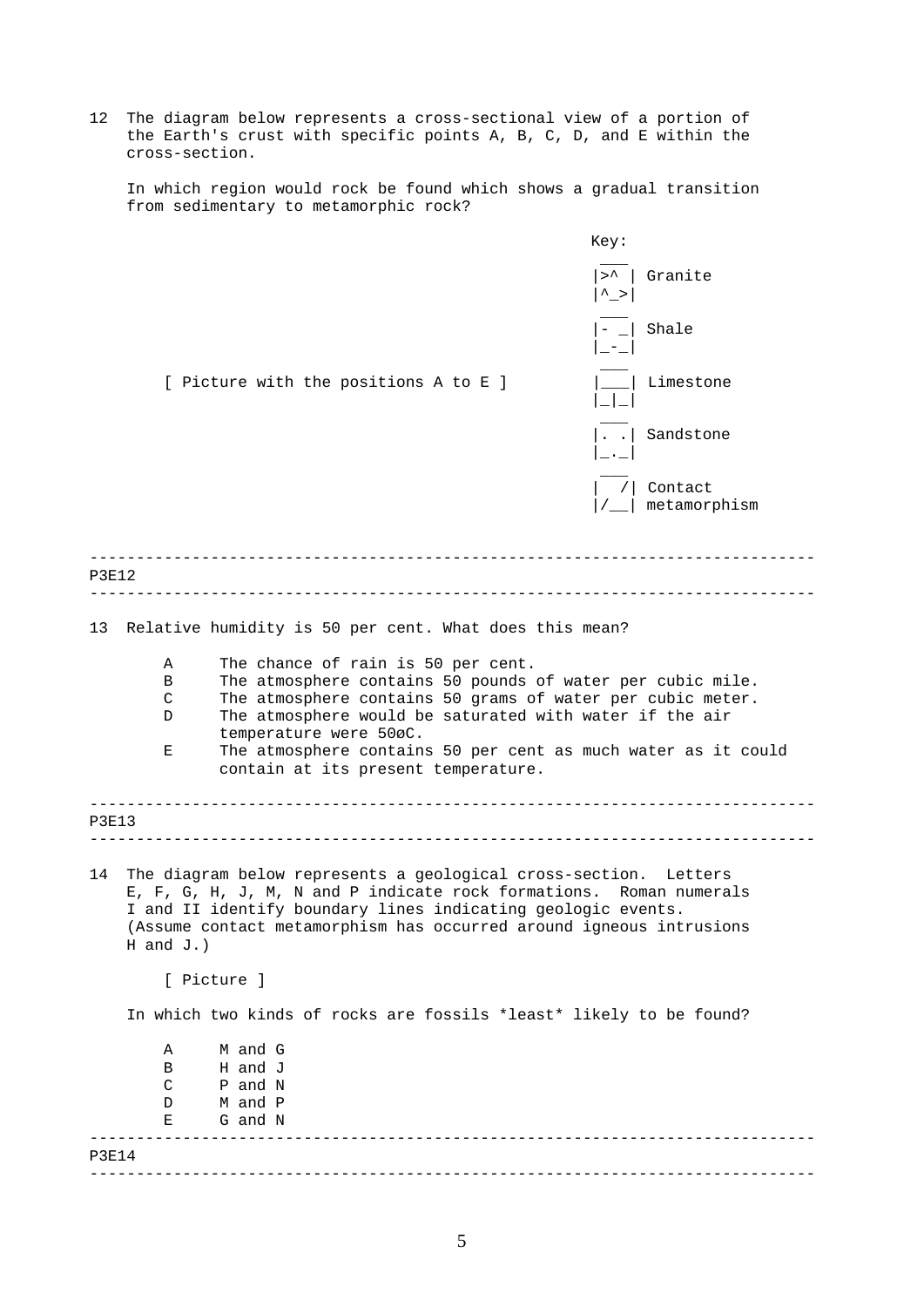- 15 A mineral sample contains large crystals. Which one of the following is most probably true?
- ------------------------------------------------------------------------------ ------------------------------------------------------------------------------ A The mineral was formed in a volcano. B The mineral contains a valuable metal. C The mineral cooled instantly under water. D The mineral has cleavage in three directions. E The mineral solidified slowly from hot liquid. P3E15
- 16 The diagram below represents a cross-sectional view of a tunnel cut through a mountain. The area where the mountain is located receives heavy rainfall. If the shale layers are impermeable, at which point would the most water probably seep through the roof of the tunnel?

Key:

| $ \n\setminus \n\setminus $ Shale                                     |  |  |                                                 |  |  |  |
|-----------------------------------------------------------------------|--|--|-------------------------------------------------|--|--|--|
|                                                                       |  |  | [ Picture with the positions A to E in tunnel ] |  |  |  |
| $\begin{vmatrix} . & . & \ . & . & \ . & . & \end{vmatrix}$ Sandstone |  |  |                                                 |  |  |  |

## ------------------------------------------------------------------------------ ------------------------------------------------------------------------------ P3E16

- 17 Which statement best describes how the surface of the Earth changes over billions of years?
	- A A flat surface is gradually pushed up into steeper and steeper mountains until the world is covered with mountains. B Very steep mountains gradually wear down until most of the
	- world is worn down to sea level.
	- C Very steep mountains gradually wear down into flat surfaces that may be again pushed up into mountains, and so on over and over again.
	- D Very steep mountains and flat plains stay side by side for billions of years with little change.
	- E Very steep mountains are gradually pulled down by gravity into flat surfaces that may be again pushed up into mountains, and so on over and over again.

| <b>P3E17</b> |  |
|--------------|--|
|              |  |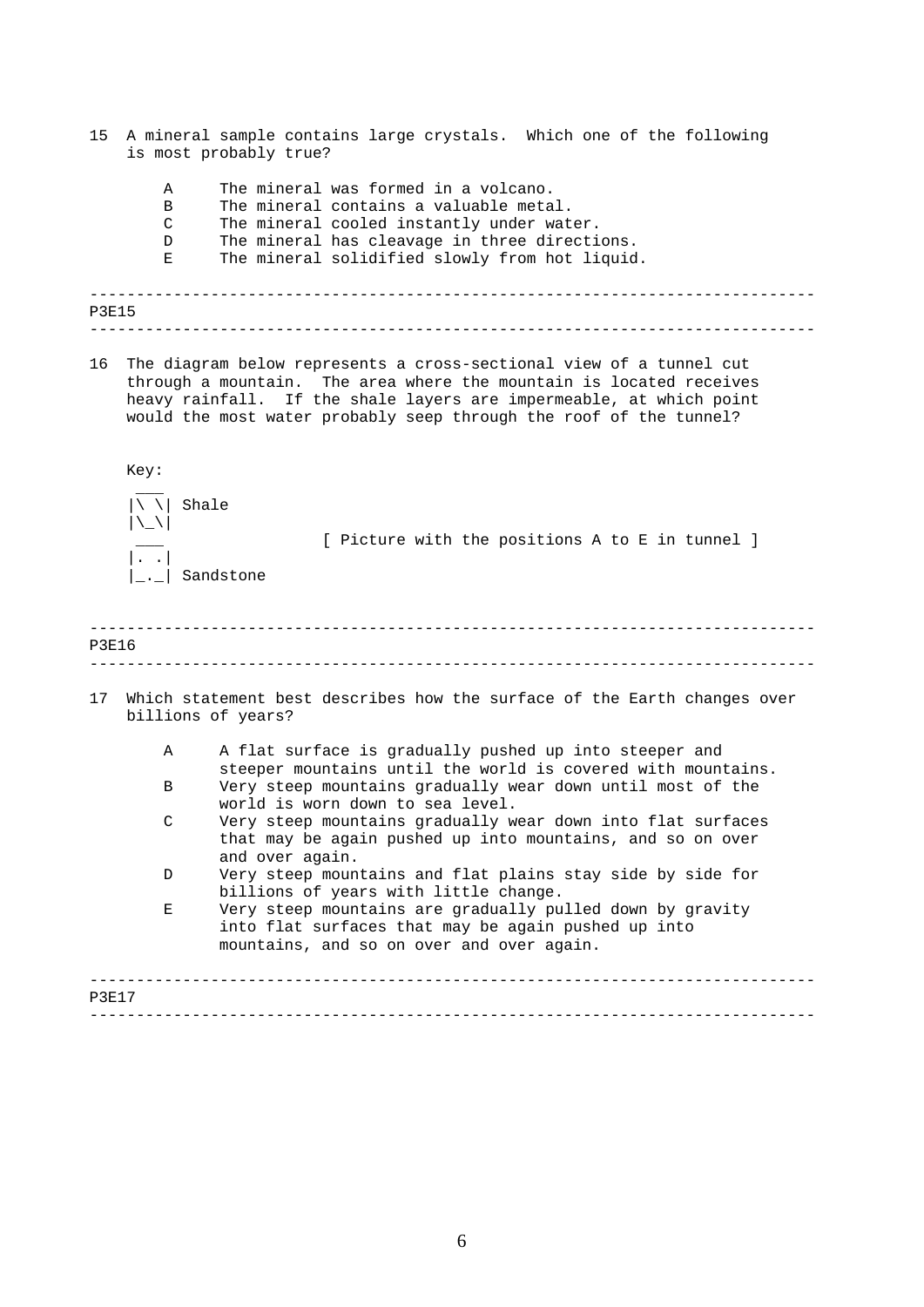------------------------------------------------------------------------------ ------------------------------------------------------------------------------ 18 The diagram represents an exposed rock outcrop. Which geologic event probably occurred last? A the intrusion of A B the fault along line B C the folding at C [ Picture with A to E ] D the deposition of sand at D E the deposition of gravel at E P3E18

19 The next two questions refer to the following information,

Diagram 1 represents a map view of a stream with reference points A through E within the stream bed. Diagram 2 represents a geologic cross-section of the area over which the stream flows. (Assume that the volume of the stream is constant.)

At which point would the stream's velocity most likely be greatest?

Key:

------------------------------------------------------------------------------ ------------------------------------------------------------------------------ ------------------------------------------------------------------------------ ------------------------------------------------------------------------------  $\overline{\phantom{a}}$  $|\cdot \rangle$  Sand, Silt [ Top view with positions A to E ]  $|-$ \*\_| A B C D E  $|-$  | Shale | | | | | |\_-\_| | | | | | \_\_\_ A B C D E | Limestone [ Cross-sectional view with A to E ] |\_|\_|  $\overline{\phantom{a}}$ |. .| Sandstone  $|$ \_ $\cdot$ \_ $|$ P3E19 20 Refer to the information in question 19. An observer looks downstream from a location just above point D and draws a cross-section of the stream bed at point D. Which diagram would probably best represent this cross-section? [ 5 pictures of diagrams A to E ] P3E20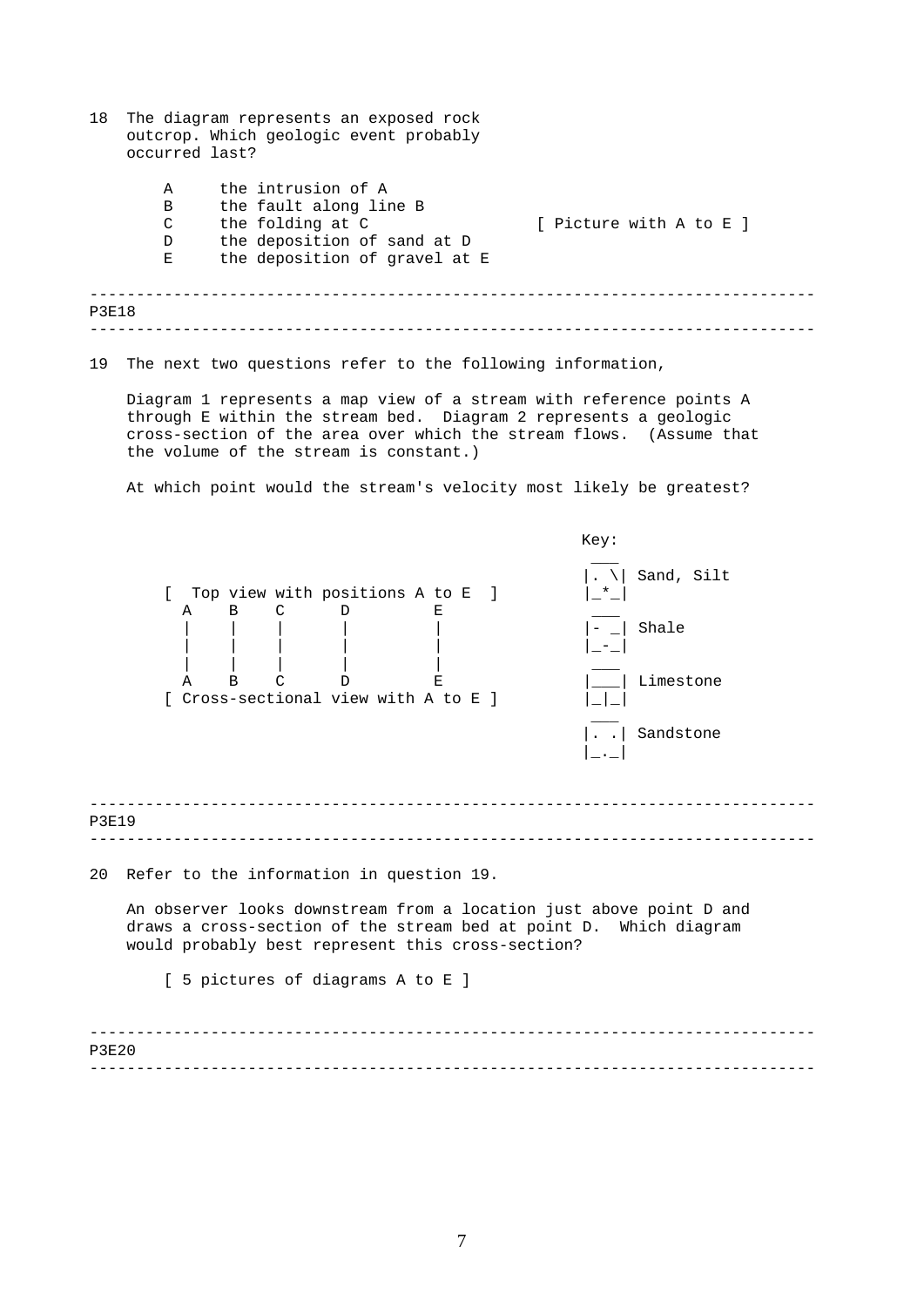------------------------------------------------------------------------------ ------------------------------------------------------------------------------ ------------------------------------------------------------------------------ ------------------------------------------------------------------------------ ------------------------------------------------------------------------------ ------------------------------------------------------------------------------ ------------------------------------------------------------------------------ ------------------------------------------------------------------------------ ------------------------------------------------------------------------------ ------------------------------------------------------------------------------ 21 About what per cent of the Earth's surface area is covered by ocean? A 10 per cent B 30 per cent C 50 per cent D 70 per cent E 90 per cent P3E21 22 If the Sun were directly overhead at noon on June 15, what would the latitude be? A 23.5 degrees N B 40 degrees N C 23.5 degrees S D 40 degrees S E 0 degrees (the equator) P3E22 23 The ratio of the actual amount of water vapor in the air to the amount it could hold at that temperature is called A dew point. B vapor pressure. C relative humidity. D saturation vapor pressure. E absolute humidity. P3E23 24 Why do temperatures generally decrease toward the poles? A Air movement is generally toward the equator. B Cold polar air masses prevent surface heating of the land. C Cold surfaces do not absorb solar energy as readily as warm. D Less solar energy per unit area falls on the Earth's surface toward the poles. E The surfaces around the pole are oceanic rather than continental. P3E24 25 Why is the surface of the land irregular despite active gradation since the beginning of the Earth? A Gradation is slow and inefficient. B Parts of the crust have been uplifted. C Gradation does not reduce elevation differences. D The deposition of sediment re-elevates the continents.<br>E The surface of the land was originally created irregul The surface of the land was originally created irregular. P3E25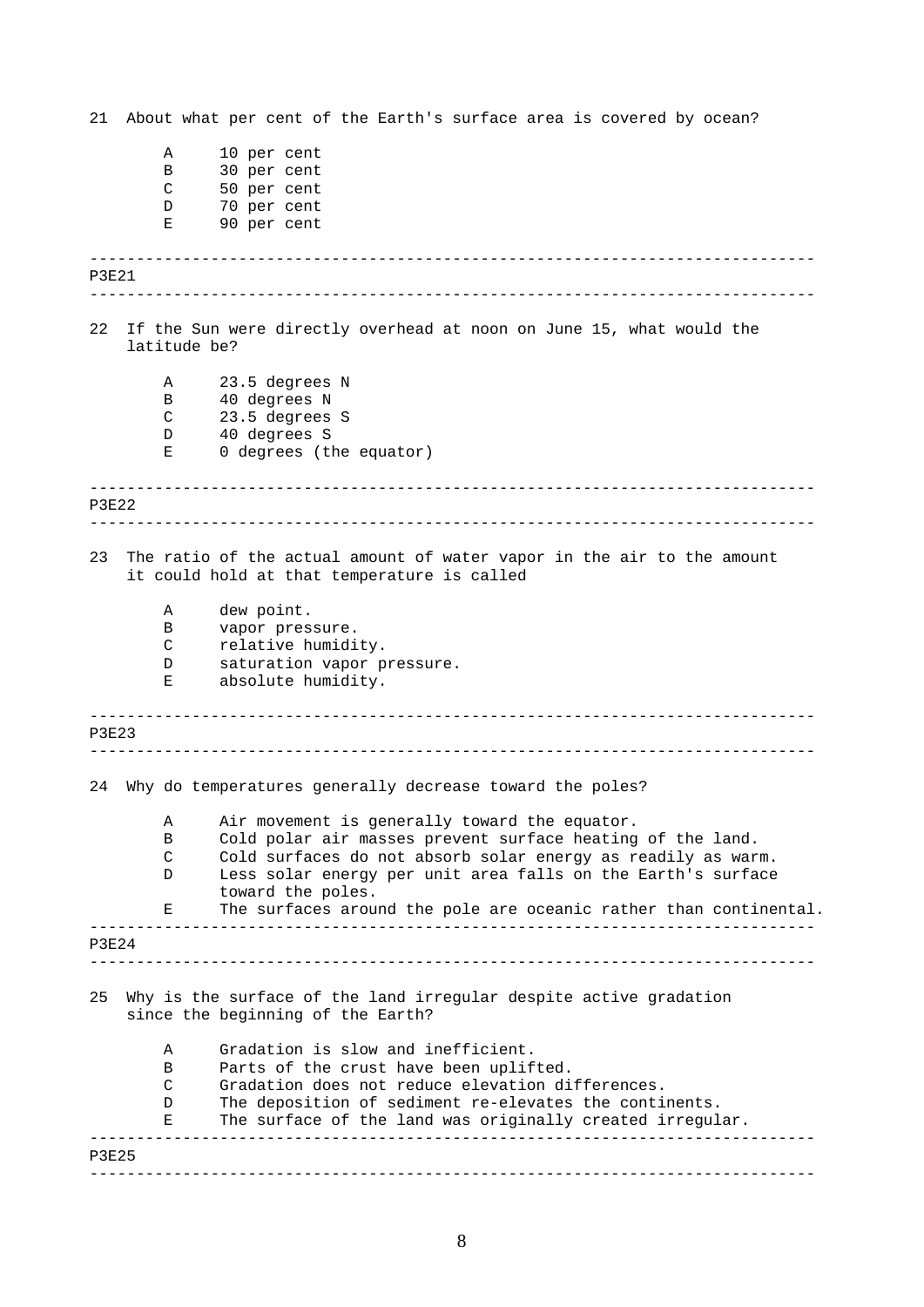| How do the effects of physical weathering differ most fundamentally<br>26<br>from those of chemical weathering? |                                                                                                   |                                                                                                                                         |  |  |  |  |  |
|-----------------------------------------------------------------------------------------------------------------|---------------------------------------------------------------------------------------------------|-----------------------------------------------------------------------------------------------------------------------------------------|--|--|--|--|--|
|                                                                                                                 | Α                                                                                                 | Chemical weathering changes the composition of particles<br>whereas physical weathering does not.                                       |  |  |  |  |  |
|                                                                                                                 | B                                                                                                 | Chemical weathering changes the size of particles whereas<br>physical weathering does not.                                              |  |  |  |  |  |
|                                                                                                                 | C                                                                                                 | Physical weathering changes the composition of particles<br>whereas chemical weathering does not.                                       |  |  |  |  |  |
|                                                                                                                 | D                                                                                                 | Physical weathering changes the size of particles whereas<br>chemical weathering does not.                                              |  |  |  |  |  |
|                                                                                                                 | Е                                                                                                 | Physical weathering takes place at both the surface and<br>beneath the surface while chemical weathering occurs only<br>at the surface. |  |  |  |  |  |
| <b>P3E26</b>                                                                                                    |                                                                                                   |                                                                                                                                         |  |  |  |  |  |
| 27                                                                                                              | is interpreted?                                                                                   | What fundamental assumption is made when the record found in the rocks                                                                  |  |  |  |  |  |
|                                                                                                                 | Α                                                                                                 | The composition of the atmosphere and oceans has not<br>changed significantly.                                                          |  |  |  |  |  |
|                                                                                                                 | B                                                                                                 | The temperature of the Earth was much higher when the<br>Earth was first formed.                                                        |  |  |  |  |  |
|                                                                                                                 | C                                                                                                 | Some chemical and physical processes that occurred in<br>the past do not take place today.                                              |  |  |  |  |  |
|                                                                                                                 | D                                                                                                 | Rock features were produced by the same processes that<br>are producing those features today.                                           |  |  |  |  |  |
|                                                                                                                 | Е                                                                                                 | Rock features were produced by processes quite different<br>from those producing such features today.                                   |  |  |  |  |  |
| P3E27                                                                                                           |                                                                                                   |                                                                                                                                         |  |  |  |  |  |
| 28                                                                                                              | 14                                                                                                | 14<br>The half-life of C is 5,700 years. What proportion of the original                                                                |  |  |  |  |  |
|                                                                                                                 | C                                                                                                 | would be left after 11,400 years?                                                                                                       |  |  |  |  |  |
|                                                                                                                 | Α<br>B                                                                                            | 1/4<br>1/2                                                                                                                              |  |  |  |  |  |
|                                                                                                                 | C<br>D                                                                                            | 3/4<br>7/8                                                                                                                              |  |  |  |  |  |
|                                                                                                                 | Е                                                                                                 | 15/16                                                                                                                                   |  |  |  |  |  |
| P3E28                                                                                                           |                                                                                                   |                                                                                                                                         |  |  |  |  |  |
| 29                                                                                                              | The presence of wave-cut terraces 30 m above present sea level would<br>most likely indicate that |                                                                                                                                         |  |  |  |  |  |
|                                                                                                                 | Α                                                                                                 | the land mass has risen.                                                                                                                |  |  |  |  |  |
|                                                                                                                 | B<br>C                                                                                            | tides were higher in the past.<br>storm waves were higher in the past.                                                                  |  |  |  |  |  |
|                                                                                                                 | D<br>Е                                                                                            | either land or sea level has undergone change.<br>the terraces were cut by stream action.                                               |  |  |  |  |  |
| P3E29                                                                                                           |                                                                                                   |                                                                                                                                         |  |  |  |  |  |
|                                                                                                                 |                                                                                                   |                                                                                                                                         |  |  |  |  |  |